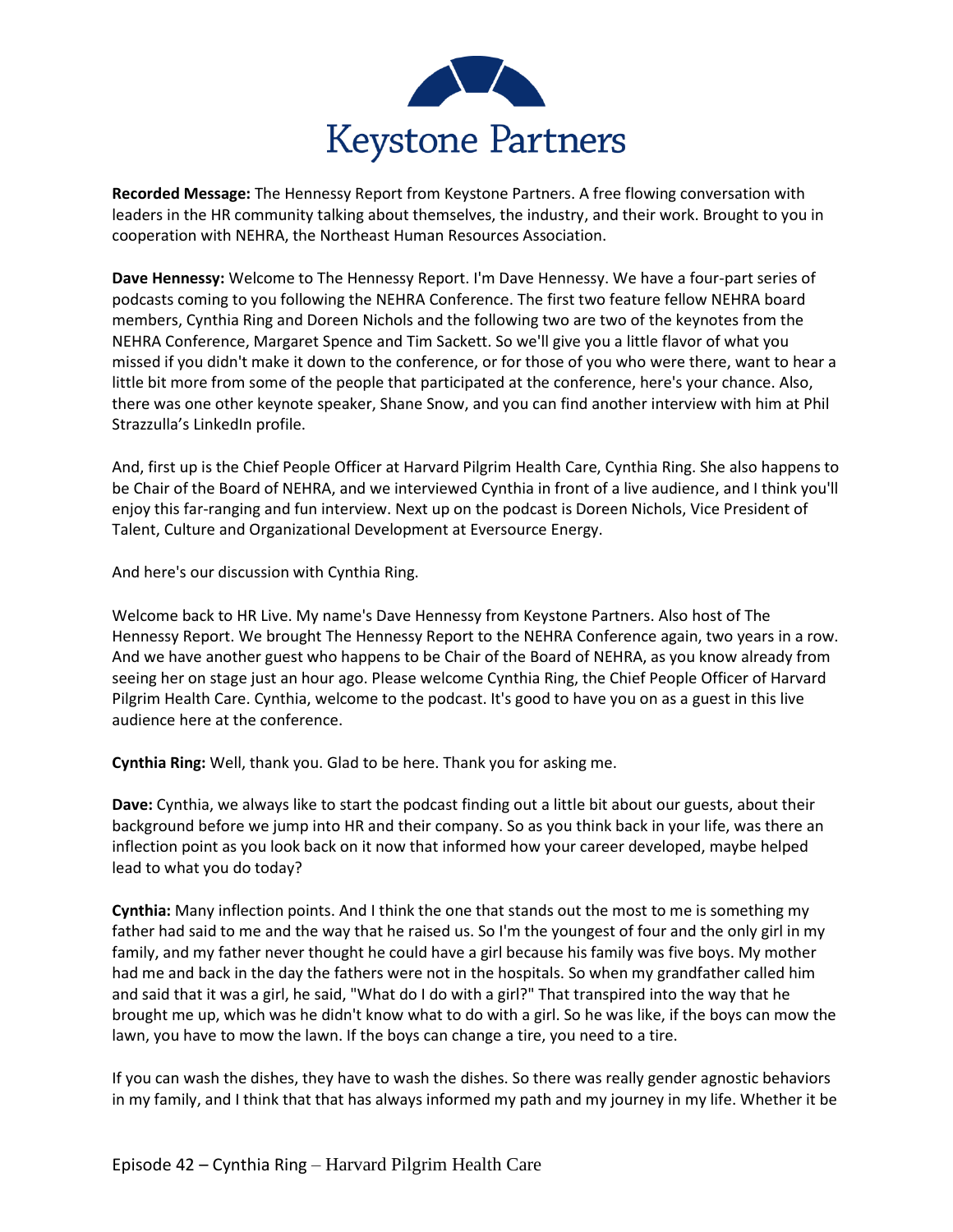

sports that I was way too small to do…I was recruited by my seventh grade gym teacher for basketball. He was the varsity coach for high school, and he was my gym teacher in seventh grade. I was little of nothing just like I am right now. And he recruited me to play varsity basketball when I was in seventh grade. I played for six years. And so I think just having that I can be anything I want to be and you're not going to be treated any different because of your stature different than your brothers has just set a path for me to do what I do.

**Dave:** And I know that continues today because she was just sharing a story with me privately about being at a Patriots' tailgate, beating her brother in a cornhole game and then some sort of athletic jump roping competition. So it's still there.

**Cynthia:** Very competitive.

**Dave:** Well there's a lot of news. Well first news, new Chair of the Board. Congratulations.

**Cynthia:** Thank you.

**Dave:** And it's fun to serve on your board with you. And I was wondering if you could just share a little bit about why you decided to join NEHRA and take this responsibility as Chair, what your vision is for continuing the great tradition.

**Cynthia:** Yeah. Well, as we've heard all throughout this conference, the impact that NEHRA has had on our profession and different individuals within that profession. I'm hugely proud to be a part of HR and I did not start my career in HR, so...

**Dave:** What was the start, if you can do an interlude.

**Cynthia:** My starting career was general manager of Pier One Imports from Atlanta to New England. I always say that I ran a little boutique called Pier One. I did not start traditionally in HR, but I'm profoundly thankful for the practice and for the people that I've met and shaped myself as a leader. And I think NEHRA has a tremendous opportunity in front of it as it relates to what HR is today, what the future of HR can be from a business strategy perspective that we have with the CEO and the CFOs of all the companies that we lead…just an enormously important responsibility that we have to the cost of everything in our ecosystem. And so I'm very passionate about that, excited about that, and really getting the most out of our greatest asset, which is our human spirit and talents and capital within our organizations.

**Dave:** Excellent. And you mentioned that you started in general management. How does your experience in general management help you be a better HR chief people officer today? How does it inform your work now?

**Cynthia:** Yeah, I think having P&L responsibility and really having to run a business and construct teams, put teams together, hit your profit margins, everything in the business actually relates to what you do in HR. So I always say that I spend the least amount of my time doing HR work. The most amount of my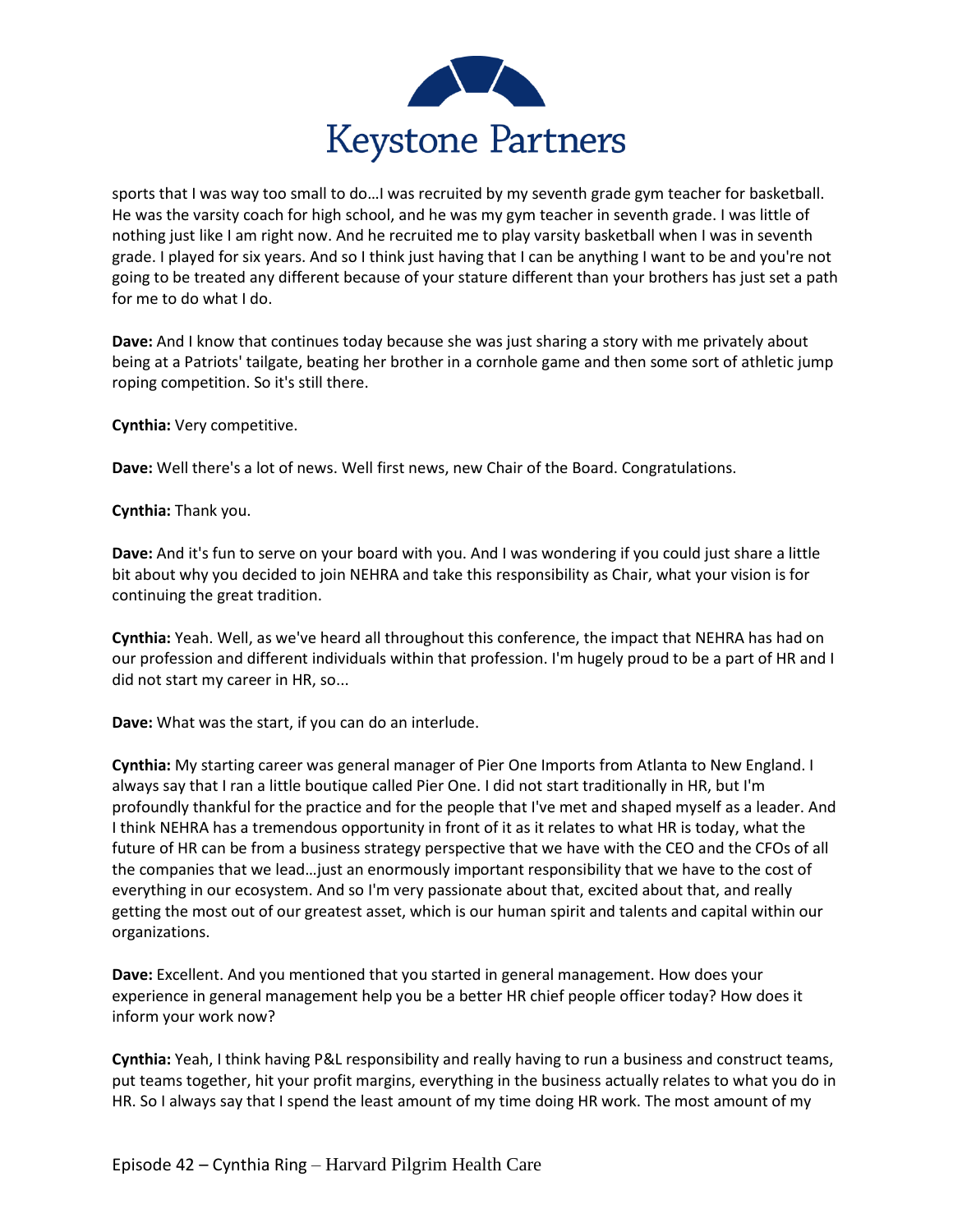

time in this role is running the business with the CEO and the CFO. It's understanding how to leverage strategy through the talent within the organization, how to construct teams so that you get the greatest productivity, how to hold people accountable and move on. And I think coming from the business, I have an appreciation for the importance of us being able to effectively manage. The highest budget item is labor in your fringe costs. And so really understanding how to manage money, I think is an important aspect of business.

**Dave:** You have to start backwards, right? How do we make money? Let's build the team to do that. Great. Well, you have news at Harvard Pilgrim. Everybody knows that there's a merger coming with regulators, an acquisition, a merger. How would you say it Chris?

**Chris Mar:** It's a combination.

**Dave:** It's a combination! All right, thank you. Thank you for the coaching from the audience. I appreciate that. So this combination, can you talk about the value proposition and what you're excited about if it goes through, which we hope it does.

**Cynthia:** Yes, I can talk about it. We're very excited. I think it's a great opportunity for our marketplace to combine Harvard Pilgrim and Tufts Health Plan together and what that could mean for our ecosystem as it relates to health care, as it relates to access, affordability, and improvement of quality, influence on pricing within the marketplace so that we drive prices and affordability for our members, for all the constituents within that healthcare ecosystem. I think there's an enormous opportunity to take what each one of our companies does today independently, combine that, create a greater level of influence to just do more of it within the marketplace.

**Dave :** And as you talk about the combination, quickly, I may imagine many people are thinking we're bringing two cultures together. It's always a challenge, right? I'm not going to ask you to talk about that because it hasn't been approved, but could you talk about what's important to you about the values and culture at Harvard Pilgrim?

**Cynthia:** Yeah, so we're a 50-year-old company, we're steeped in our value system, our beliefs, our core beliefs as it relates to our promise to the marketplace, to our members. And so we're all about innovation. We're all about inclusion. We're all about dependability and collaboration. Those are our four pillars, and we really look to see how those stand up every day with all of our employees. Our rewards and recognition platform is really centered around our core values, and so we're looking for people to demonstrate them, live them, and then we're recognizing and appreciating for those same values in how we show up, both with each other as team members, but also how we show up in the community, what we do to provide back to the communities that we serve and all the constituents that touch the work that we do at Harvard Pilgrim.

**Dave:** Oh, there was a *Wall Street Journal* article, you and I talked about it, talking about how we thought it's right to hire for culture fit. We're always taught that and that's a good practice. How do you make sure you're not creating a homogenous culture? If we're always trying to hire people like ourselves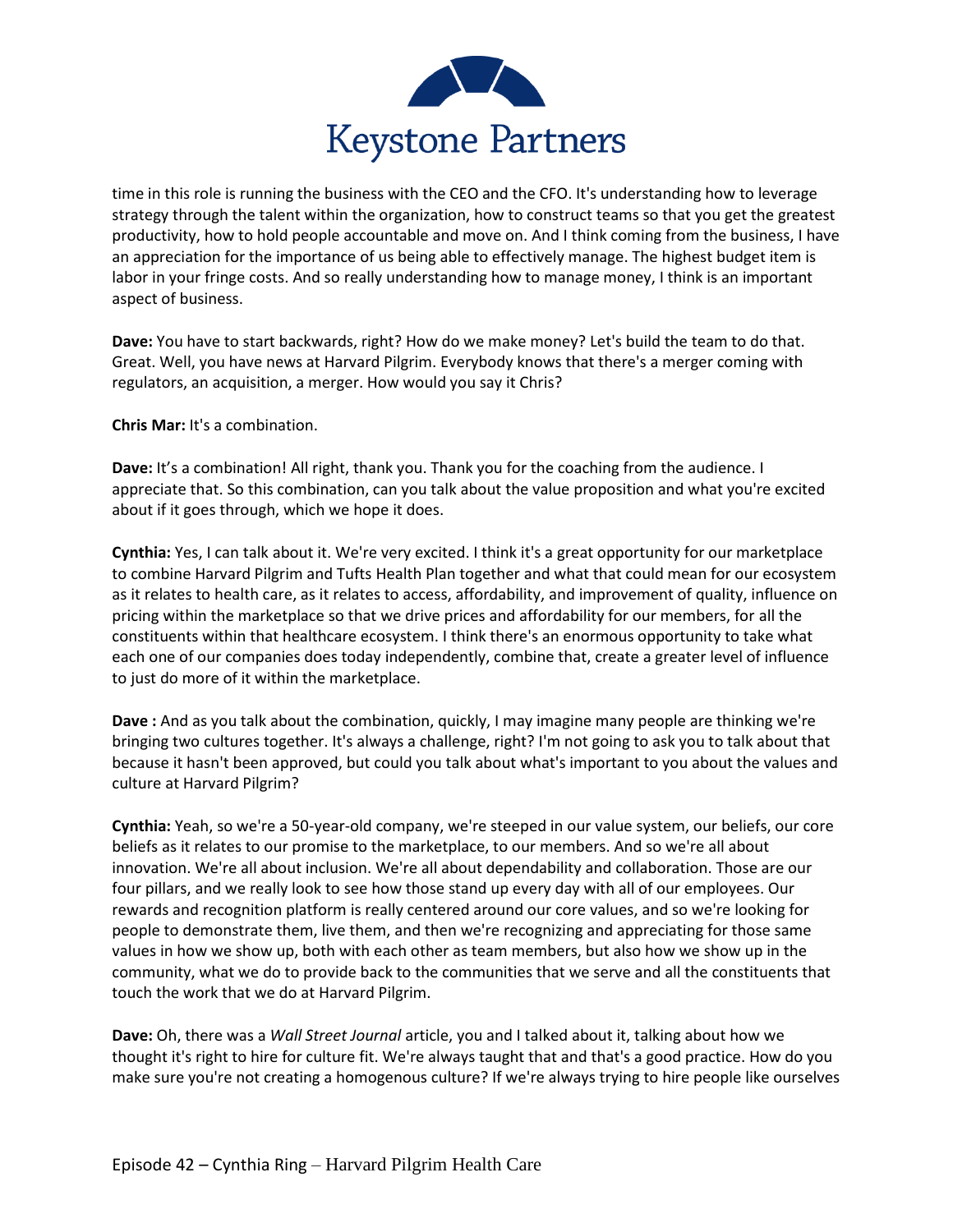

through employee referrals, we can have a lot of group think or same think. I was just wondering if your thoughts on that. I think it's an interesting dilemma.

**Cynthia:** It is an interesting dilemma and if you think about HR and the evolution of it, it always used to be a conversation of fit. And so to your point though, if you're fitting what you have and you actually don't start with a base of difference, then what are you building? And so it comes down to what is your base. What have you built and how are you actually making sure that it mirrors the communities or the marketplace that you serve. So it's something that I've said for a very long time, especially on the front end of delivery of care, I spent a number of years on the front end.

And it was super, super important to always realize that as we saw patients come in and their families come in, that they come from different cultures, they have different languages, they come from different backgrounds, they have different socioeconomic situations and so really make sure that as those patients and their families came into our organization that we had a population that actually mirrored the members that we serve and I really feel that that's an important thing and if you have that baseline then fit is not a bad word. I think sometimes you say fit…

## **Dave:** What is the definition of fit?

**Cynthia:** ...because if you're starting with a base of difference than you are actually are bringing in the referrals that you need to continue that innovation, to continue that difference, to continue to make sure that you have programs that are relevant and matter to all of your constituent populations.

**Dave:** There's been a lot of change with HR and you talked about it and it's much more business focused. There's also been some title changes. You're a chief people officer and I've noticed, I don't know if all of you, it seems like every new head of HR now is seeming to get the chief people officer title and Phil Strazzulla, who's on our board, does a lot of analytics. He found out that chief people officers get paid 30% more on average than chief HR officers. So I think that's interesting. And I'd like you to comment on the changing role, the changing title and what do you think this means for the future of HR.

**Cynthia:** I liked that stat and I'm going to bring it back to my boss. All kidding aside. I didn't come from HR so I don't have a marriage to that word. And I actually don't think that we manage resources that are human. I think what we're trying to do is really shape humanity in the way that we treat individuals and what they can bring to the organization. I think having the title of chief people officer to me is a broader, more descriptive title for what we do, which is to really think about how people impact our whole business. And it's not just about programs or initiatives and things that you do out of HR, but it's about your business strategy. It's about your stakeholder groups and to me it has a different connotation, a more strategic visionary connotation of mobilizing and maximizing your business through the promise of people.

**Dave:** As you know, as well as anybody, Keystone produces this podcast in cooperation with NEHRA…and NEHRA has an Emerging HR Professionals group. So look into that if you're interested and we have a question of the podcast coming from, I wonder if we have a NEHRA Emerging HR Professional here in the audience. Oh, we do. Oh, do, do you have a question?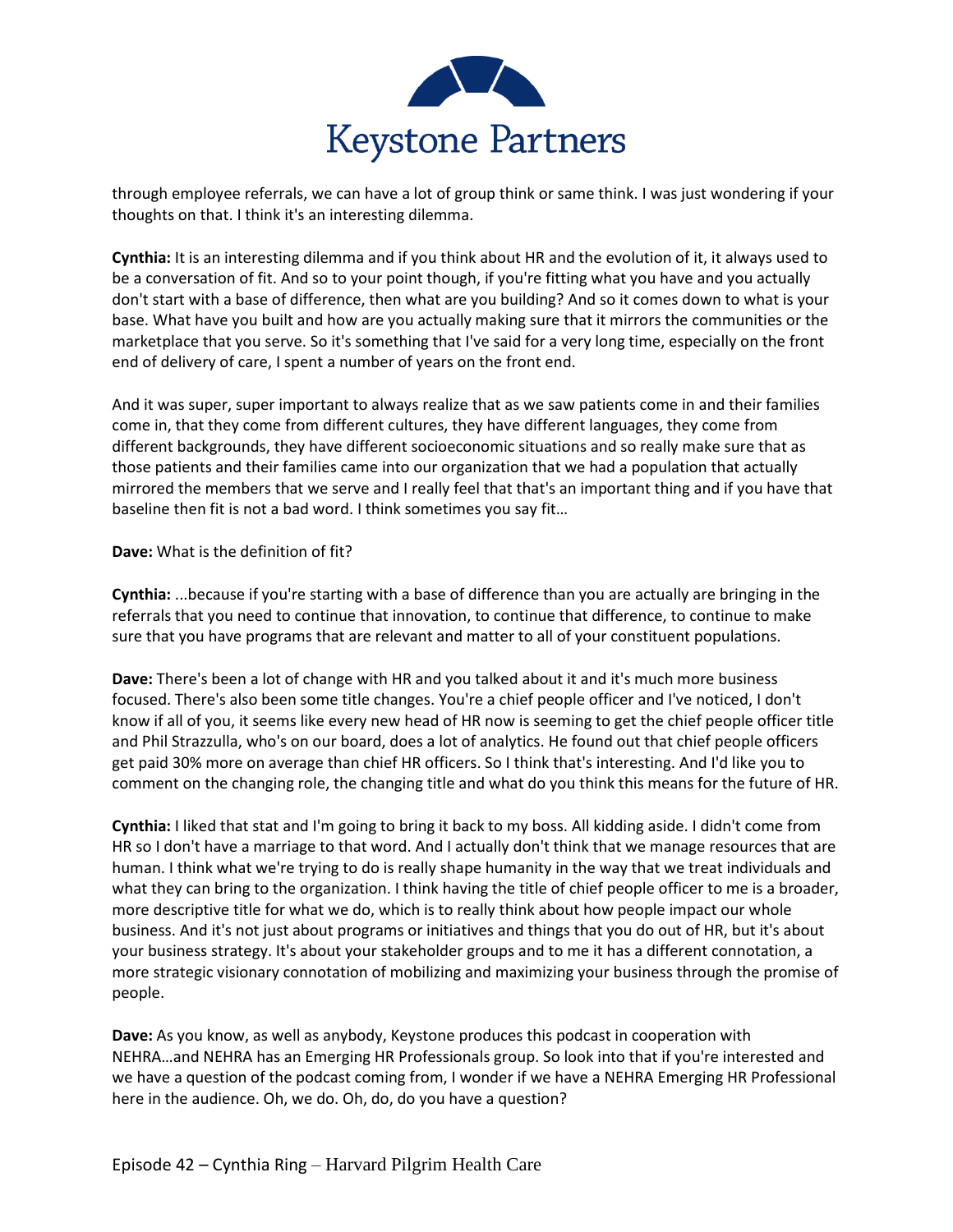

**Amanda Ervin:** Hi, I am an HR emerging professional. My name is Amanda. I work at 3Play Media located in Boston, Massachusetts and my title is office manager/HR assistant. Cynthia, my question for you is do you have any perspective on shifting the brand of HR? So many times individuals think HR is just hiring and firing and not the other critical areas that the function focuses on.

**Cynthia:** I think we could spend a lot of time on this question, but simply said, HR is so much more than hiring, firing, but it does seem to have that perception. For me it goes back to something we've celebrated in the last couple of days, which is, how do we bring about the best in everybody? And so that's not really about hiring or firing. It might be about the hiring part. But then what are you doing to cultivate an environment where somebody can actually bring their best talent to work so focused on development.

It's transforming people's livelihood through their journey in the organization by capitalizing on their skills they have. For me, in a perfect world, when someone says, we get this question all the time, what do you do? What is HR? What is it that you do? And people say, you hire and you fire people and I say, you know what? I transform people's lives. That's what we do. We help them realize their greatest assets. We help them realize the business strategy that they came to perform, and we give them all the tools that they need to do that. We enrich people's lives. That to me, if we could get that to be said, when someone says, what does HR do? We enrich people's lives. We help people transform their lives.

**Amanda:** I'll remember that. Thank you.

**Dave:** Thank you Amanda. We hear from Emerging HR Professionals, what are some career paths that Emerging HR Professionals should be thinking about if they want to be in your chair someday? How do you think about career pathing in the function?

**Cynthia:** Yeah, it's a really good question and I don't think it's as linear as people might think. I actually do think there continues to be a movement to really look at people who have run successful pieces of your business and might have some really good people skills as it relates to building their own teams and developing people's careers and looking at those individuals and saying what parts or functions of HR would they mobilize to be better than what it is? If you're in HR and you're thinking about trying to be in this seat, I think you really need to understand the total rewards strategy to be successful in the seat. The more financial acumen that you have, the more successful you'll be in this particular role. It doesn't mean that the other parts of HR unimportant or less important, but those are more easily learned.

Whereas if you can't speak the language of the business and you can't be investigative enough and have enough inquiry. Be curious enough, courageous enough to go into any new business, whether you've ever been in that industry before or not, and simply be vulnerable and go right up to somebody, anybody and say, tell me how every dollar flows through this company. And if that person doesn't know the answer to that question, find out somebody who does. Because the only way you're going to get in this chair is if you know that question and you know every point of disruption to that dollar bill being successfully either reinvested in your company, your marketplace, your community or your people. And so you got to know all your expenses, everything that comes in and know all of the major disruption points so that when you're doing anything from a human capital perspective, it's with the line of sight of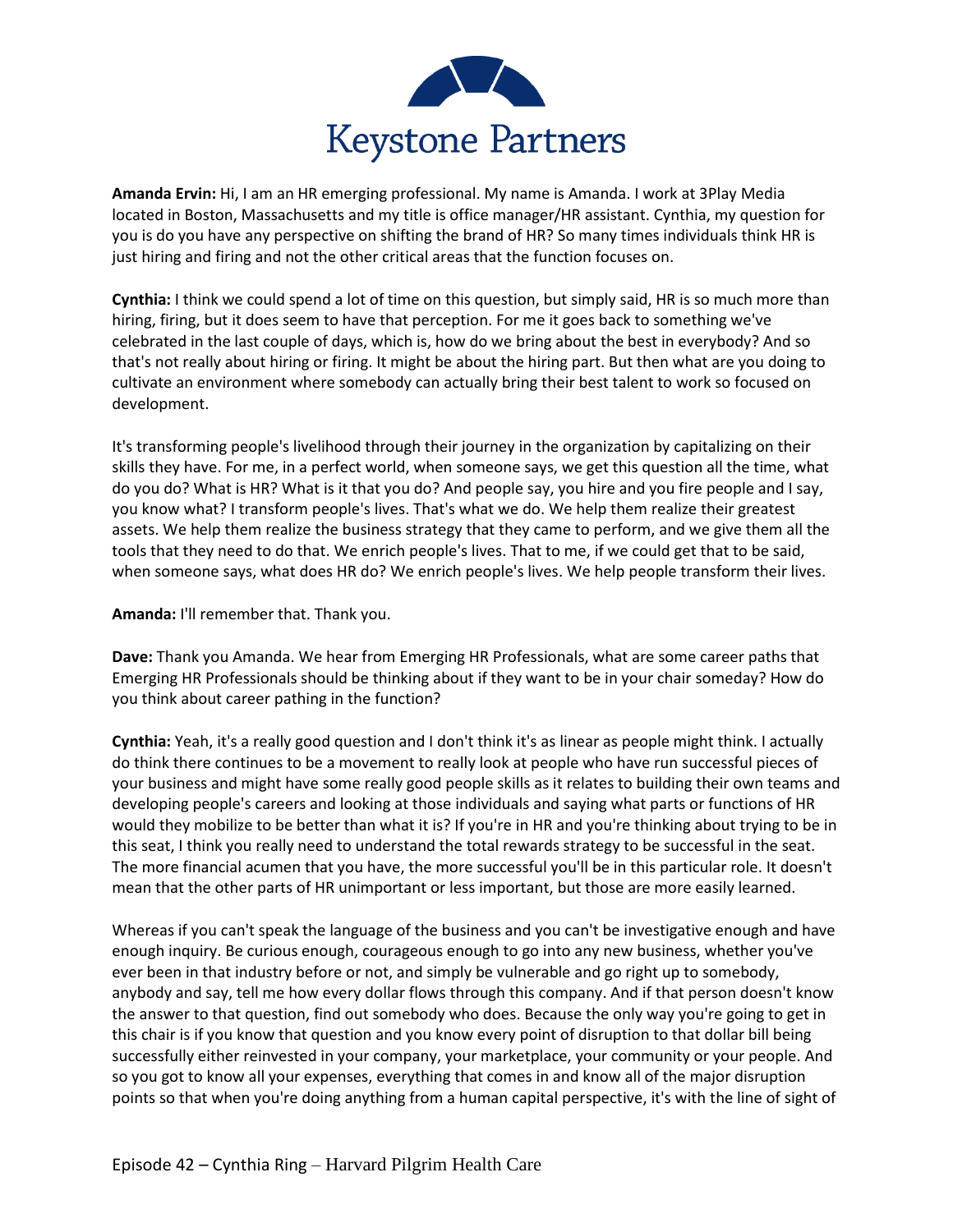

mitigating the disruption and the drain on the expenses and capitalizing, enhancing and maximizing the profitability because you understand how money flows through.

Carlos [Echalar] shared with me earlier today that – a fellow board member and biker and college football fan – that there was a situation in his company where there was an IT problem today. And I think if you asked an HR assistant or someone younger in their career, because it doesn't mean age, it just means hasn't been in other parts of HR. You ask them, does that matter to you? And most of them might say, no, because I'm not in IT. It doesn't matter to me at all.

But in my business, that matters to me because if there's an IT problem, it means we're not paying claims. If we're not paying claims, we're not making money. If we're not making money, we're not reinvesting in our people, our community, our marketplace, and everything that our business does. So even though I have nothing to do with Deborah Norton's world of IT, when there's an IT problem, my alerts go off and I say, how do I support that team? What is it that we need to do? How do I alleviate that problem for the organization? Because that's got to be our contribution as HR professionals to understand that that was a disruption to the flow of money into our company.

**Dave:** A question we ask, this is the only question we ask on every single episode and it's if you could write a letter of career advice or professional advice or any advice to your 25- or 30-year-old self. So it's more personal. What would you write to Cynthia?

**Cynthia:** It's a really good question and I did think about it and it's tricky because I think there's so many things I would write. I think it would be a novel.

**Dave:** Well we only have about another half hour or an hour.

**Cynthia:** I think a couple things, lessons I would say is be true to yourself and be comfortable with yourself. Because when I was 25 I wasn't. And be present is another; and when I was 25 I was not. And I think the other is to really guard the things that matter to you. I see myself as somebody who has very strong convictions to the things that I'm passionate about. So that's never been a question. But putting yourself first. One of the things I did not understand or appreciate or really even know when I was 25 is if you don't take the oxygen mask, if you're sitting in an airplane and that thing drops down and you don't put that oxygen mask on yourself first, you're no good for anyone else.

So, the biggest thing that I would write in that letter is understand what you need to do for yourself in order to serve others. Because when you're 25 and you're just running to the next thing and you're looking at everybody else who's achieved where you're trying to go, the last thing that you do is put that mask on for yourself. And the first thing that you give up is that personal time, is the mask for yourself. And what you don't realize is you're in your own way because you're running and you're going nowhere because you didn't do the mask first. So if I could go back, it would be that lesson.

**Dave:** Well that leads to my next question because you're chair of the board of NEHRA, you lead a chief people officer at Harvard Pilgrim. You have a young family. I understand you get up at 4:30 AM every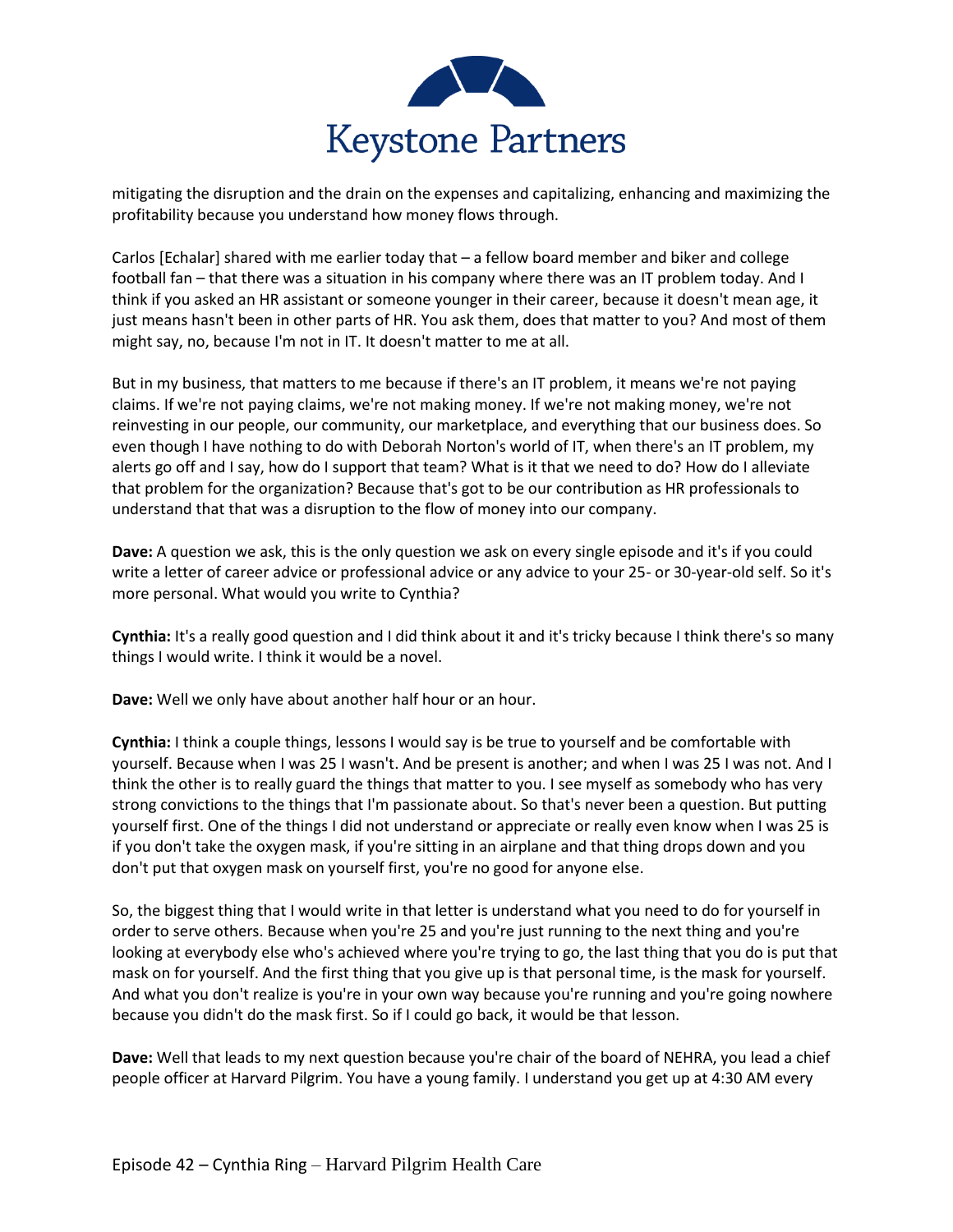

day and work out. So how do you balance all these things? How do you keep the mask on you? What gives you energy?

**Cynthia:** Yeah, you know, I think what gives me energy is my family and I think there is just an inner energy of, and maybe that's again always trying to be as good as my brothers or being able to do what my family can do. So I'm driven in a way that sometimes it's healthy and sometimes isn't if I'm being honest, but the things that give me energy are being outside, anything to do with not being in a building, if I can just see the skies. But just that appreciation for the things around you. I live in the middle of nowhere. I see big turtles go across the street every day, blocks of turkeys, deer, rabbits, cows in my backyard, horses in my backyard that are not mine by the way. They're just moseying from the farm down the street into my backyard.

When I'm driving ,and I have a long commute, the thing that gives me the most joy is when something in nature I can see. My kids get so annoyed with me and so does my husband because I will pull over on the side of the street when you shouldn't be pulling over where I'm pulling over just because I saw something that I just want to take 30 seconds more to appreciate the beauty of that. I've always been like that. I don't know if it has to do with growing up in the woods and my father coming from a farm life. But that gives me energy, that little glimpse of happiness, like the rabbit just running past the car and hope to goodness I don't squish it is really what gives me energy to make it through my day.

**Dave:** What's a book that changed your life?

**Cynthia:** Easy. *Shackleton's Way*. If you haven't read it, I highly encourage you to read it. It is one of the greatest leadership books. I read it when I was in my undergrad program and I just fell in love with the inspirational story of being trapped in Antarctica for two years.

**Dave:** At least you're outside.

**Cynthia:** Yes, you're outside. There was not a lot of trees, but it's just an amazing survival story, an amazing team story and amazing grit and all the things that I just think are inspirational about what we do every day to make things work and to survive and thrive.

**Dave:** Thank you so much for being a guest on the podcast.

**Cynthia:** Thank you very much.

**Dave:** Thank you so much for being a guest.

**Recorded Message**: Thank you for listening to The Hennessy Report from Keystone Partners. Be sure to subscribe to listen to all of our conversations with leaders in HR. Go to keystonepartners.com and click on the podcast button.